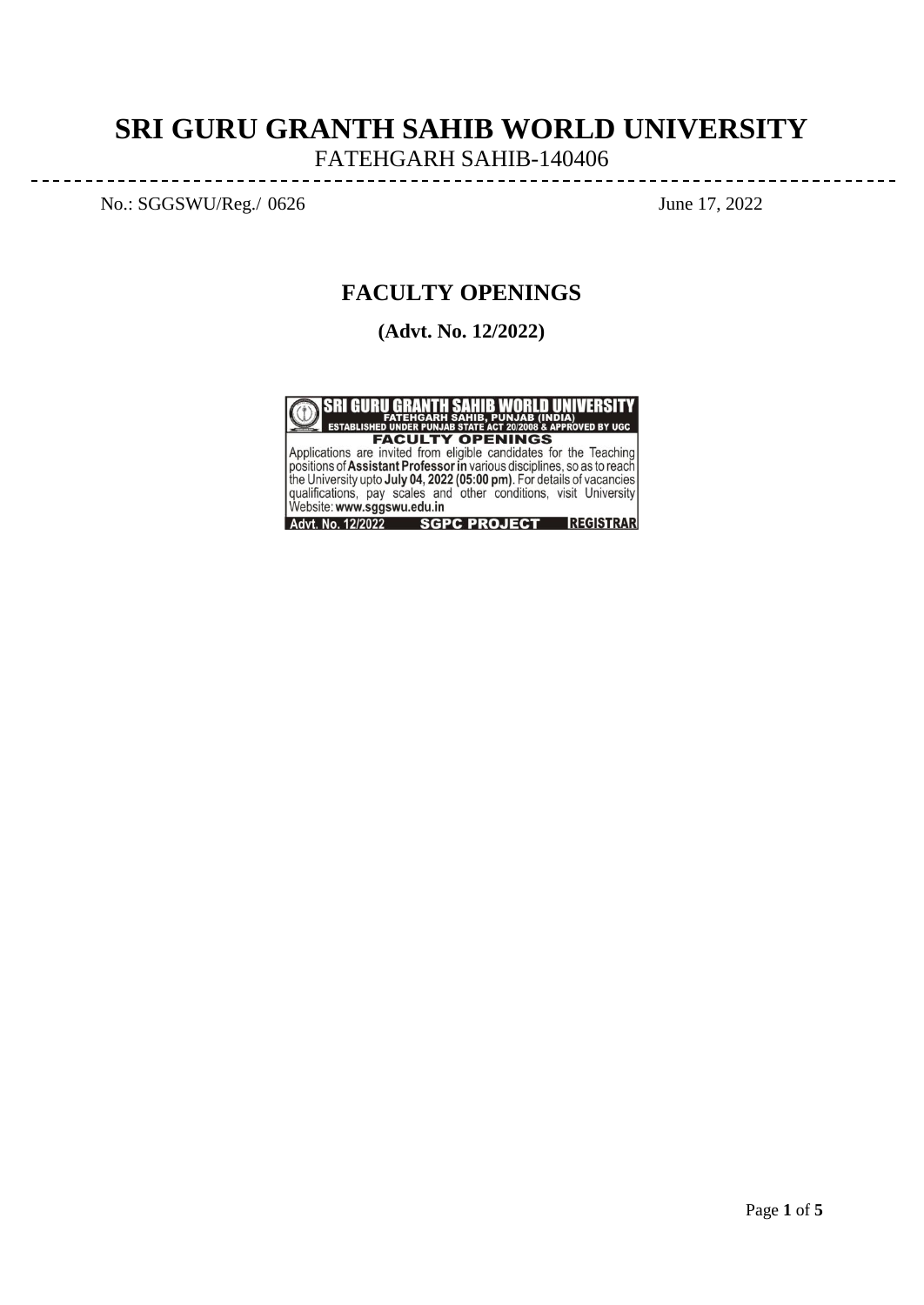## **Teaching Positions:**

**A) Assistant Professors (Contractual):** The number of vacancies of Assistant Professors (Contractual) in different departments is as below:

|                |                                                   | <b>Number of Posts</b>             |                                                                                                                                                                                                     |
|----------------|---------------------------------------------------|------------------------------------|-----------------------------------------------------------------------------------------------------------------------------------------------------------------------------------------------------|
| Sr.<br>No.     | <b>Department</b>                                 |                                    | <b>Remarks</b>                                                                                                                                                                                      |
| $\mathbf{1}$   | Sri Guru Granth Sahib<br><b>Religious Studies</b> | 01                                 |                                                                                                                                                                                                     |
| $\overline{2}$ | Agriculture                                       | 08                                 | Agronomy -02<br>Fruit Science-02<br>Vegetable Science-02<br>Plant Pathology-01<br>Agro metrology -01                                                                                                |
| 3              | Botany & Environment<br>Science                   | 01                                 |                                                                                                                                                                                                     |
| $\overline{4}$ | Chemistry                                         | 01                                 |                                                                                                                                                                                                     |
| 5              | Mathematics                                       | $05 + 01$<br>(for one<br>semester) |                                                                                                                                                                                                     |
| 6              | Physics                                           | $04+01$ (for one semester)         |                                                                                                                                                                                                     |
| $\tau$         | Zoology                                           | 02                                 |                                                                                                                                                                                                     |
| 8              | Commerce & Management                             | $04+01$ (for one semester)         |                                                                                                                                                                                                     |
| 9              | Education                                         | 06                                 | M.A (Punjabi) and<br>M.Ed./M.A. (Education)-02<br>M.A (Sociology) and<br>M.Ed./M.A (Education)-01<br>M.A (Education)/M.Ed-01<br>M.A (any stream Social<br>Sciences) and M.Ed./M.A<br>(Education)-02 |
| 10             | <b>Physical Education</b>                         | 11                                 |                                                                                                                                                                                                     |
| 11             | Biotechnology                                     | 06                                 |                                                                                                                                                                                                     |
| 12             | <b>Computer Science</b>                           | 05                                 |                                                                                                                                                                                                     |
| 13             | Food Processing Technology                        | 04                                 |                                                                                                                                                                                                     |
| 14             | English                                           | 07                                 |                                                                                                                                                                                                     |
| 15             | Punjabi                                           | 04                                 |                                                                                                                                                                                                     |
| 16             | University School of Law                          | 06                                 |                                                                                                                                                                                                     |
| 17             | Physiotherapy                                     | 01                                 |                                                                                                                                                                                                     |
| 18             | Music                                             | 01                                 |                                                                                                                                                                                                     |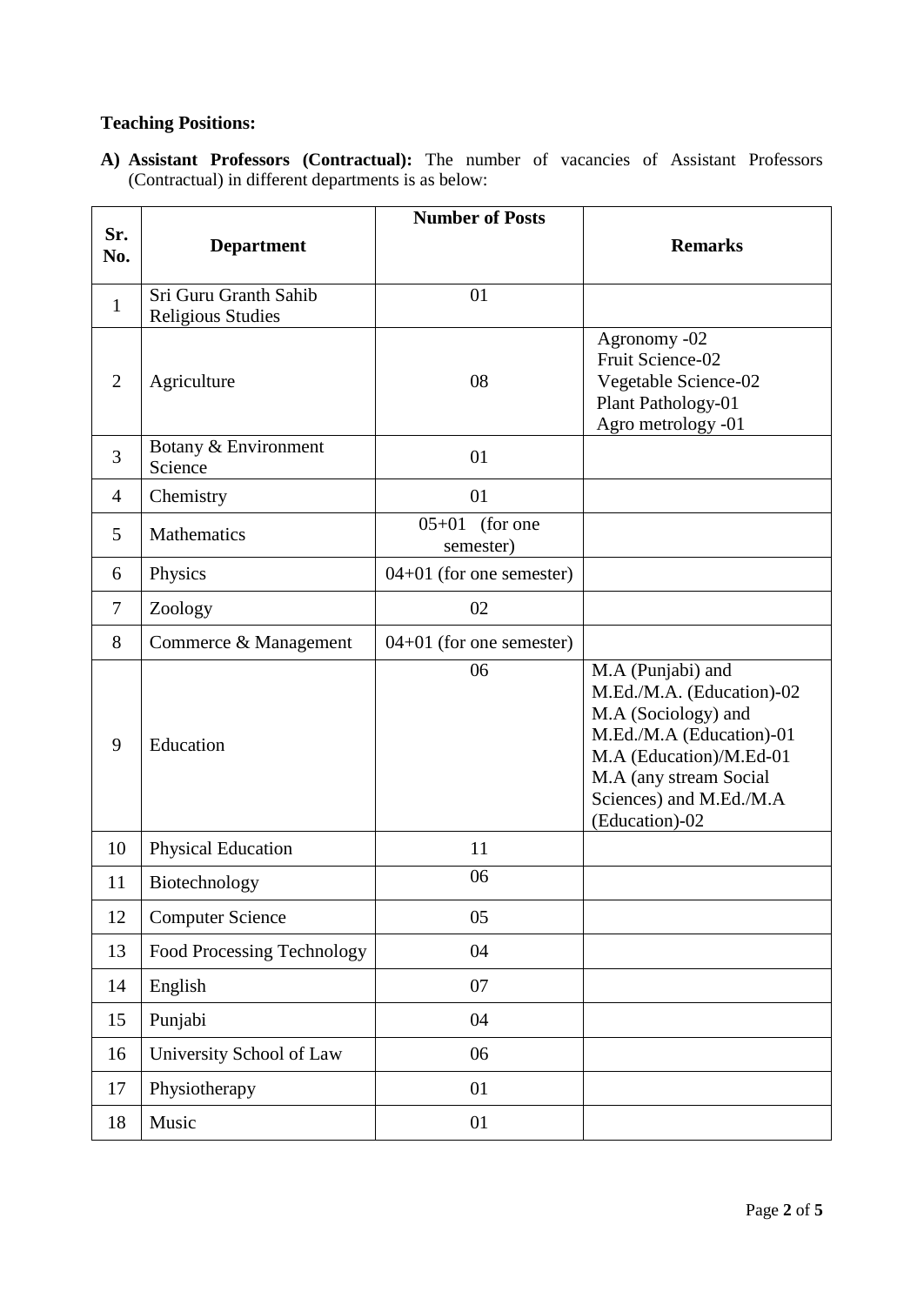| 19 | Economics      |                            |  |
|----|----------------|----------------------------|--|
| 20 | <b>History</b> | $03+01$ (for one semester) |  |
|    | Sociology      | $02+01$ (for one semester) |  |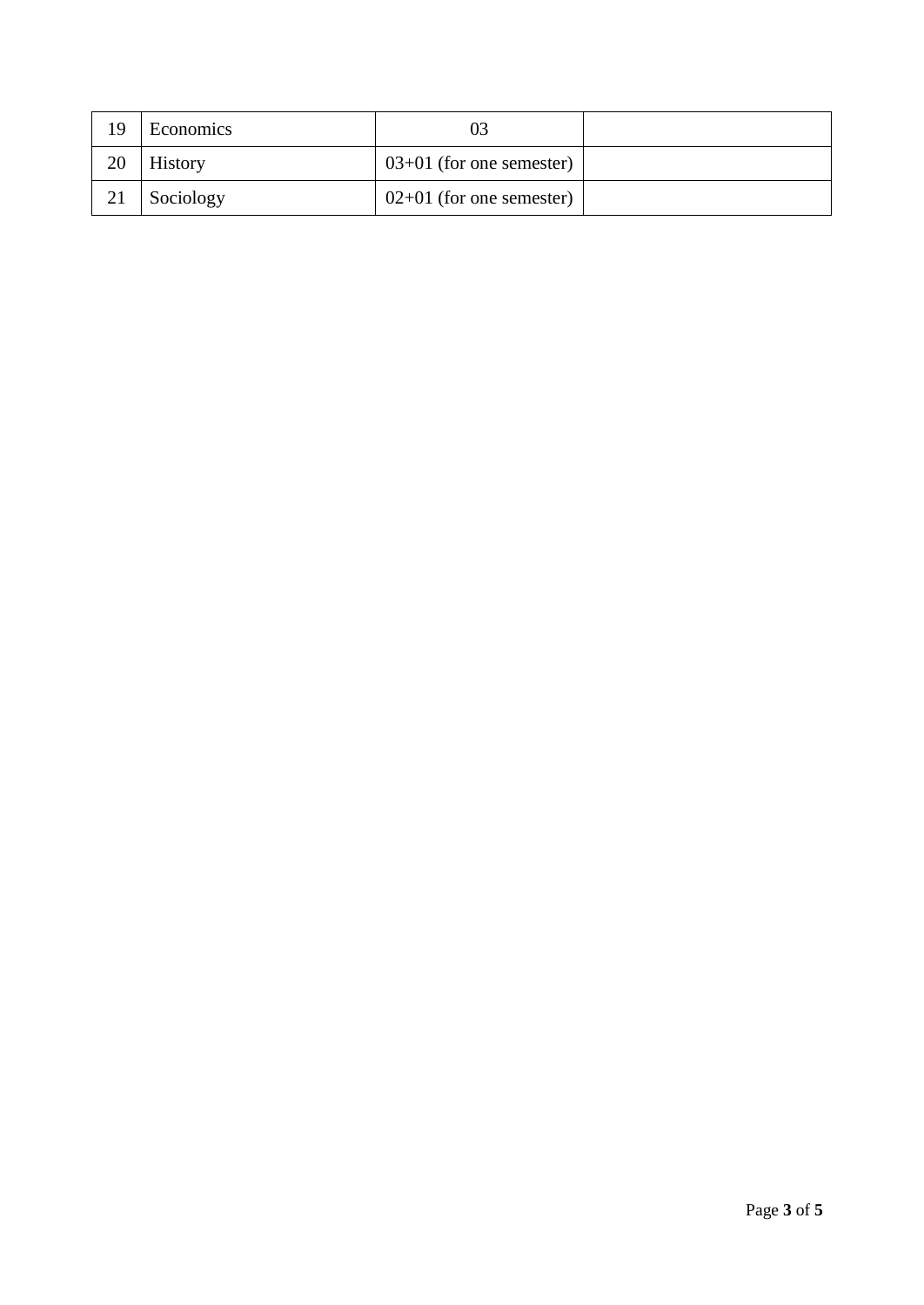### **GENERAL CONDITIONS:**

- The number of vacancies shown above is provisional and may vary. The nature of vacancies may change at the time of selection/recruitment. Further, the University reserves the right not to fill any post(s).
- The candidates for the posts of Assistant Professor must have cleared NET, where ever applicable or should have been awarded Ph.D. degree in accordance with UGC (Minimum Standards and Procedure for Award of M.Phil./Ph.D. Degree) Regulations, 2009/2016.
- The Selection Criteria for the faculty positions will be as per latest UGC guidelines with regard to Qualification, Experience and API score etc.
- Any application without required certificates/testimonials is liable to be rejected.
- All Degree Certificates should be from recognized Universities. Further, attach conversion criteria of CGPA to percentage (%) from the University/Institution/ Board, failing which the University will apply its own conversion criteria.
- The applicant will be responsible for the authenticity of submitted information, other documents and photograph etc. Furnishing of any false information and/or suppression/concealment of facts shall lead to rejection/cancellation of selection/ recruitment.
- Mere fulfilment of the required qualifications and experience etc., does not entitle a candidate to be called for interview/selection.
- The University reserves the right to restrict the number of candidates for interview to a reasonable limit, on the basis of qualifications and experience, higher than those prescribed in this advertisement, and as per merit decided by scrutiny committee.
- Preference will be given to candidates having experience of teaching post graduate classes.
- The University will not be responsible for any postal delay in submission of applications.
- The appointments to contractual posts will be up to May 31, 2023 or end of Academic Session, whichever is earlier. For Posts meant for one semester, the contractual appointment will be up to December 31, 2022.
- The application must be accompanied by a demand draft of Rs. 500/- drawn in favour of Registrar, Sri Guru Granth Sahib World University, Fatehgarh Sahib, payable at Fatehgarh Sahib.
- The candidates should bring all relevant original certificates and testimonials at the time of interview (Original and one set attested copy).
- Incomplete applications/applications without necessary enclosures/ applications without application fee will be summarily rejected.